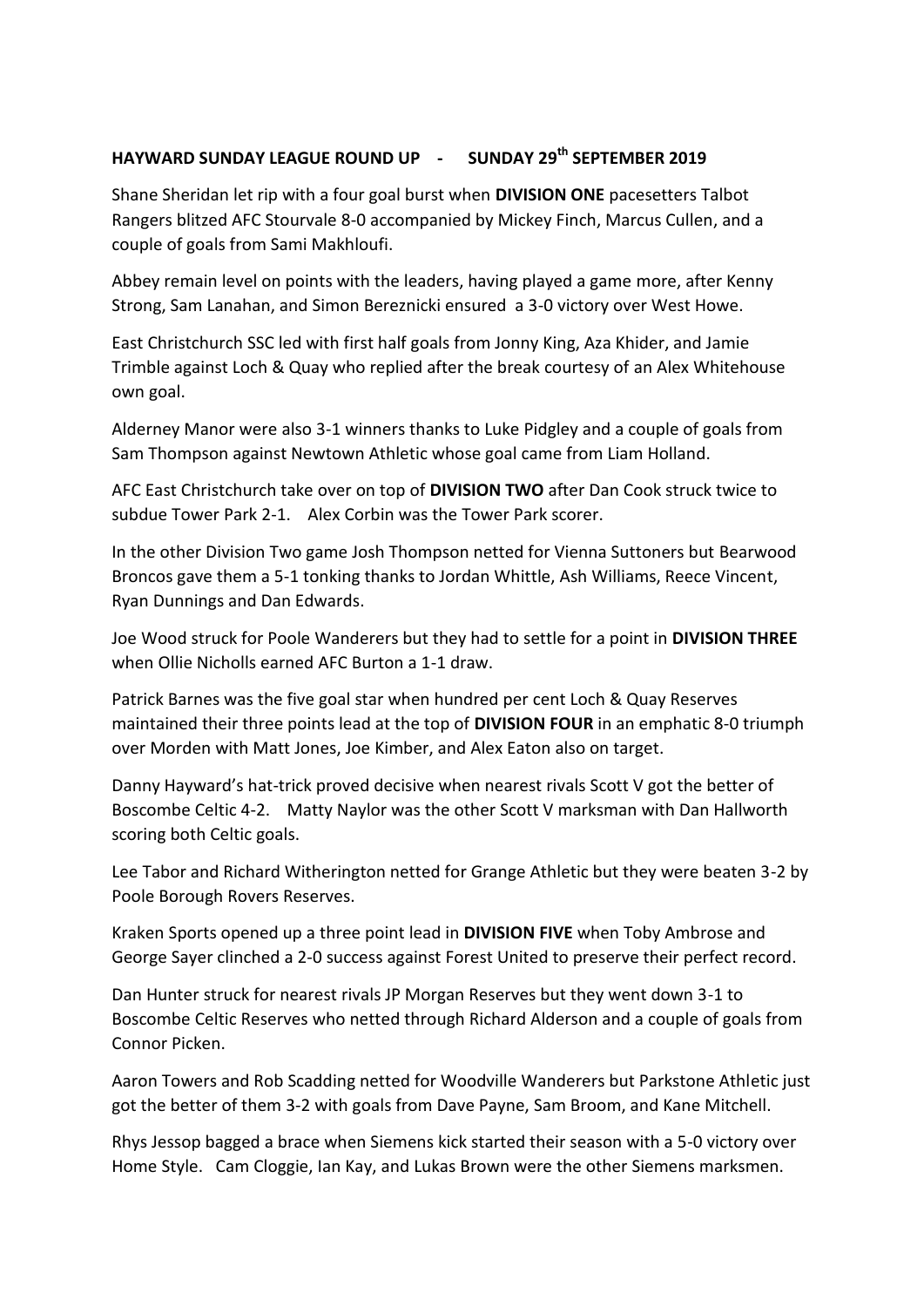Karl Chalkley struck twice when hundred per cent Poole Rovers upended Longfleet 3-0 to go three points clear at the top of **DIVISION SIX.** Chris Neesam was the other Rovers scorer.

Joseph Scarano's hat-trick proved decisive in Hamworthy Recreation's 4-1 victory over Ringwood Town Reds in the **UNDER 18 DIVISION** with James Third also on target.

Sam Howson netted for Ringwood Town Whites but Kings Park Dynamos just got the better of them 2-1 thanks to Kayne Barnett and an own goal.

Ben Mead struck twice in Muscliffe Dynamos' 5-1 triumph over Greenfields with Lewis Wykes, Reece White, and James Stocker also on target. Alex Rodrigues scored the Greenfields consolation goal.

## **M.A. HART CUP COMPETITIONS ROUND UP - SUNDAY 29th SEPTEMBER 2019**

Louis Baker struck twice in Shoulder of Mutton's 7-1 triumph over Bournemouth Sports Mercury in the first round of the **M.A. HART IN-EXCESS CUP.** Joe Guerra, Matt Davis, Sam Traynor, Liam Ferguson, and Adam Dawes added one each while Matt Underwood scored Mercury's consolation goal.

NMO are also through after Jake Fields and James Jose ensured a 2-0 success against Rushmere.

Ben Lees notched a hat-trick and Jamie Copper bagged a brace in Upton Sociedad's 6-2 victory over Kirkfield United in the first round of the **M.A. HART LAWRENCE A BRIVATI CUP**. Sam Smithard was the other Upton scorer with Dani Mirto and Liam Carpenter replying for United.

Scott Roberts' brace proved decisive when Alderney Manor Reserves beat Parkstone 3-1. Kyle Stacey was the other Alderney marksman while Parkstone replied courtesy of an own goal.

Jarad King and Troy Light both bagged hat-tricks when West Howe Reserves hammered Academy 12-2 in the first round of the **M.A. HART NICHOLAS READ CUP**.